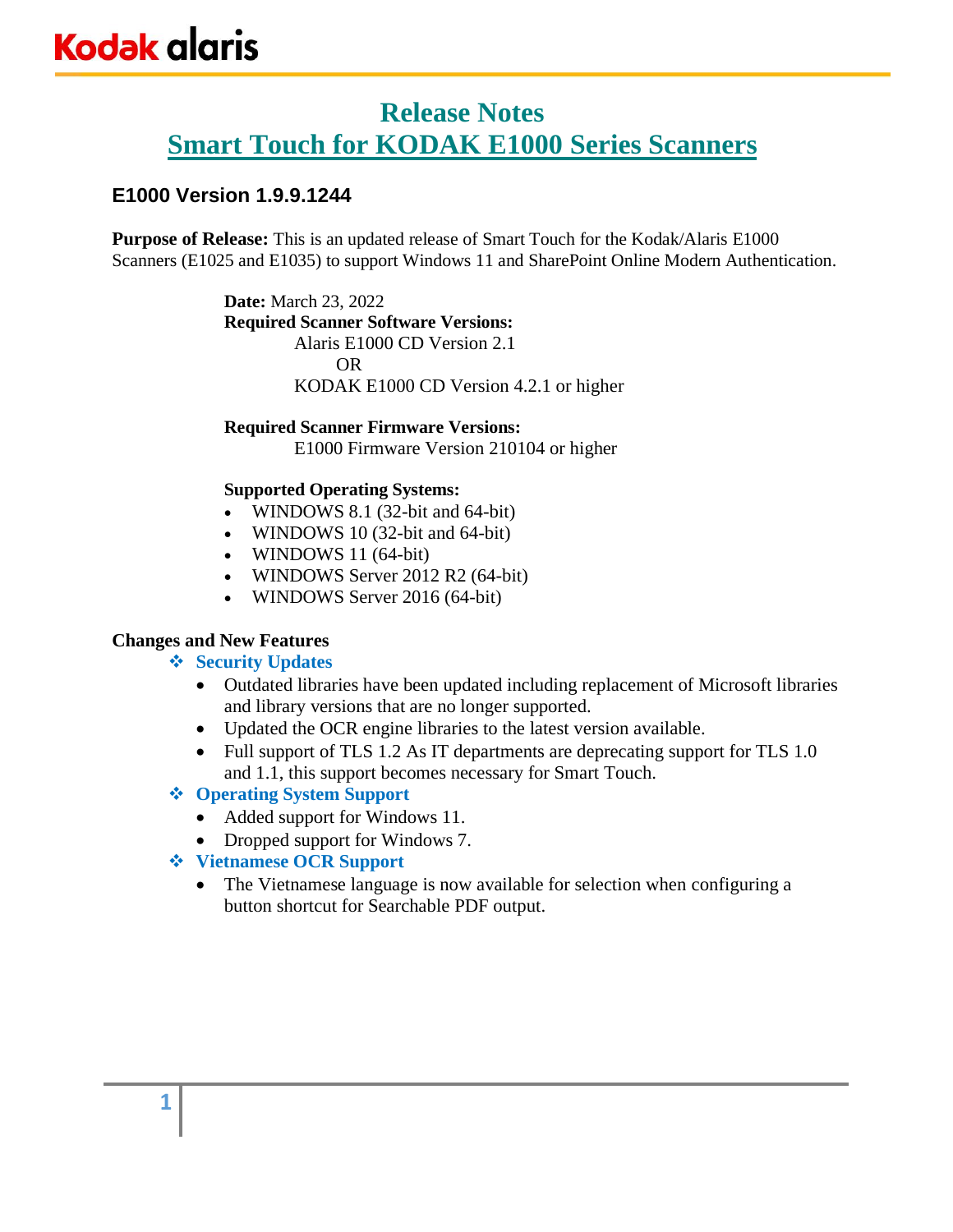# **Kodak alaris**

# **Release Notes Smart Touch for KODAK E1000 Series Scanners**

### ❖ **SharePoint Online Modern Authentication**

- IT organizations are deprecating support for Basic or Legacy authentication
- Modern Authentication encompasses methods such as **MFA (Multi-Factor Authentication)**

| Task shortcut:                           | (31)                                                                                                                                                                                   |
|------------------------------------------|----------------------------------------------------------------------------------------------------------------------------------------------------------------------------------------|
|                                          | 9. Scan to SharePoint<br>Rename<br>$\checkmark$                                                                                                                                        |
| Scan To                                  | Destination:<br>○ 다 로 ※ 히<br><b>SharePoint Online</b><br>File type:<br>PDF<br>Settings<br>Folder:<br>C:\Users\50242355\Documents\Smart Touch\e1000\Outp<br>Browse<br>File name format: |
|                                          | IJ<br>Barcode and sequence number<br>$\checkmark$                                                                                                                                      |
| <b>Welcome</b><br><b>Switch Acd</b>      | s > SharePoint<br>Switch Account<br>×                                                                                                                                                  |
| <b>Folder</b><br>$\triangleright$ (Share | (S<br>√<br>Multi-factor authentication<br>Site:<br>https://kodakalaris.sharepoint.com/sites/Cap<br><b>User Name:</b><br>Password:<br>OK<br>Cancel                                      |
|                                          | Cancel<br>OK                                                                                                                                                                           |

- When enabled, no user credentials are required if the user who logged onto the PC **is a domain user on the company network.**
	- o When the first scan session completes, after Smart Touch is launched, the user may see a taskbar pop-up (and window) that will go away on its own



o During this activity, Smart Touch is getting a Token that can be re-used for all subsequent output processing to SharePoint Online for as long as Smart Touch is running or until the PC is rebooted.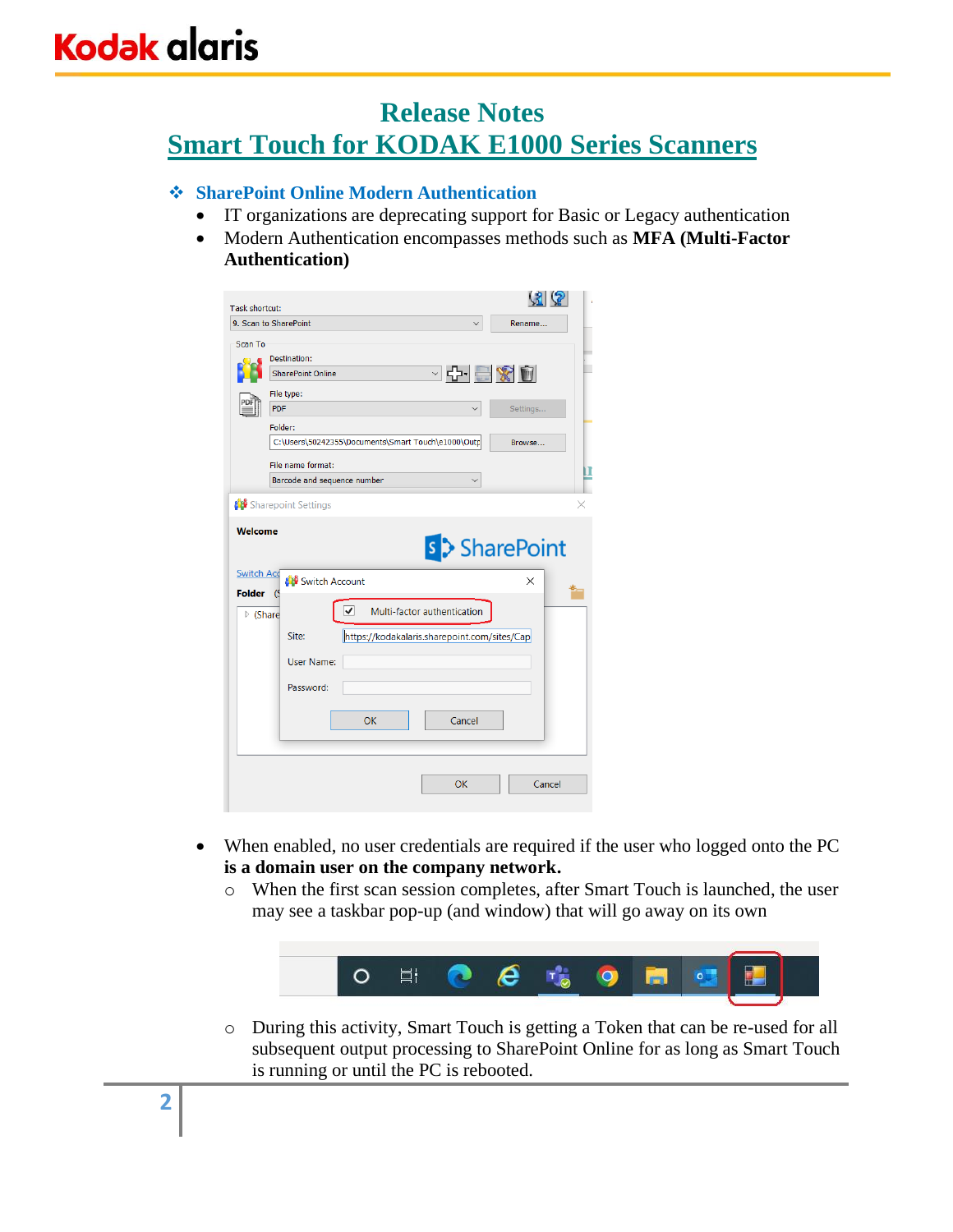• If the user who logged onto the PC **is not a domain user on the company network**, then the user will be required to authenticate before the output to SharePoint Online can complete. For example:

| Log in to https://kodakalaris.sharepoint.com/sites/non-disclosureagreements-alaris |                                                      |             |  |  |
|------------------------------------------------------------------------------------|------------------------------------------------------|-------------|--|--|
| <b>Kodak alaris</b>                                                                |                                                      |             |  |  |
| Sign in                                                                            |                                                      |             |  |  |
|                                                                                    | Email, phone, or Skype<br>Can't access your account? |             |  |  |
|                                                                                    |                                                      |             |  |  |
|                                                                                    | <b>Back</b>                                          | <b>Next</b> |  |  |
|                                                                                    |                                                      |             |  |  |
| Kodak Alaris people should NEVER check the "Keep"<br>me signed in" box             |                                                      |             |  |  |

**Problem Reports Fixed**: The following problems have been fixed in this Smart Touch release for the E1000 Series Scanners:

- 1. **CPSOLSTS-789 Unable to output 100 or more documents using bar code separation**
	- When 99 bar code pages or less were scanned at a time, there was no issue. When 100 or more pages were scanned in a single scan session, Smart Touch would display the "Formatting images ..." message and then complete without outputting any of the scanned pages.
- **2. CPSOLSTS-846 Smart Touch can no longer connect to SharePoint Online**
	- **a.** Error message displayed when attempting to configure a button shortcut for SharePoint Online was **"Cloud service unable to connect to URL: ....".**
	- **b.** Smart Touch has been updated to fully support TLS 1.2 and can again connect to SharePoint Online.
- **3. CPSOLSTS-813 Cannot create multiple button shortcuts to different SharePoint Online Document Libraries**
	- **a.** Configuring a second button shortcut to a SharePoint Online document library would automatically change the first button shortcut (which was configured for a different document library) to output to the same document library.

#### **Known Issues:**

None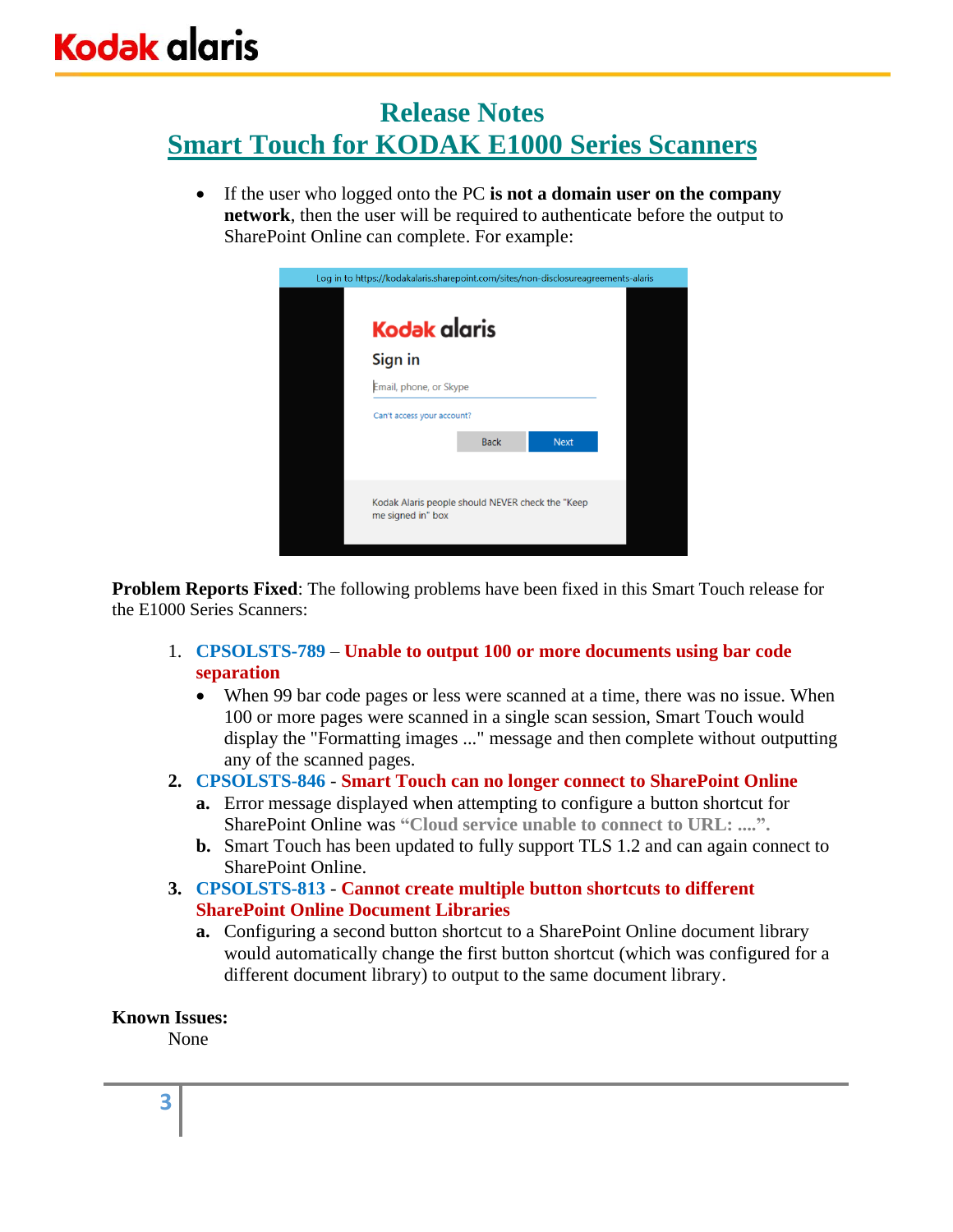## **E1000 Version 1.9.8.1172**

**Purpose of Release:** Support for KODAK re-branded E1000 Series Scanners. Please see "NOTES" below for important information on when a customer must upgrade to this latest release of Smart Touch. This release also resolves the problem where output to Google Drive stopped working.

> **Date:** August 12, 2020 **Required Scanner Software Versions:** Alaris E1000 CD Version 2.1.0 OR KODAK E1000 CD Version 3.3.0 or higher

#### **Required Scanner Firmware Versions:** Alaris E1000 Firmware Version 190201 OR KODAK E1000 Firmware Version 200501

#### **Supported Operating Systems:**

- WINDOWS 7 SP1 (32-bit and 64-bit)
- WINDOWS 8.1 (32-bit and 64-bit)
- WINDOWS 10 (32-bit and 64-bit)
- WINDOWS 2012 R2 Server
- WINDOWS Server 2016 Std (64-bit)

#### **Problem Reports Fixed:**

#### 4. **CPSOLSTS-690** – **Can no longer output to Google Drive**

- Google Drive output stopped working in Smart Touch versions 1.9.7 and earlier as Google changed the method by which to authenticate to Google Drive.
- Smart Touch version 1.9.8 or later is now required to scan and output to Google Drive.
- When upgrading from a previous version of Smart Touch, task shortcuts configured for Google Drive must be re-configured as the user must reauthenticate to their Google Drive.
- 5. **CPSOLSTS-684** The Smart Touch name in the Windows Start Menu is **replaced by inappropriate text (e.g., "NewShortcut16" instead of "Smart Touch")** when installing on a German Windows OS.

#### **Known Issues:**

None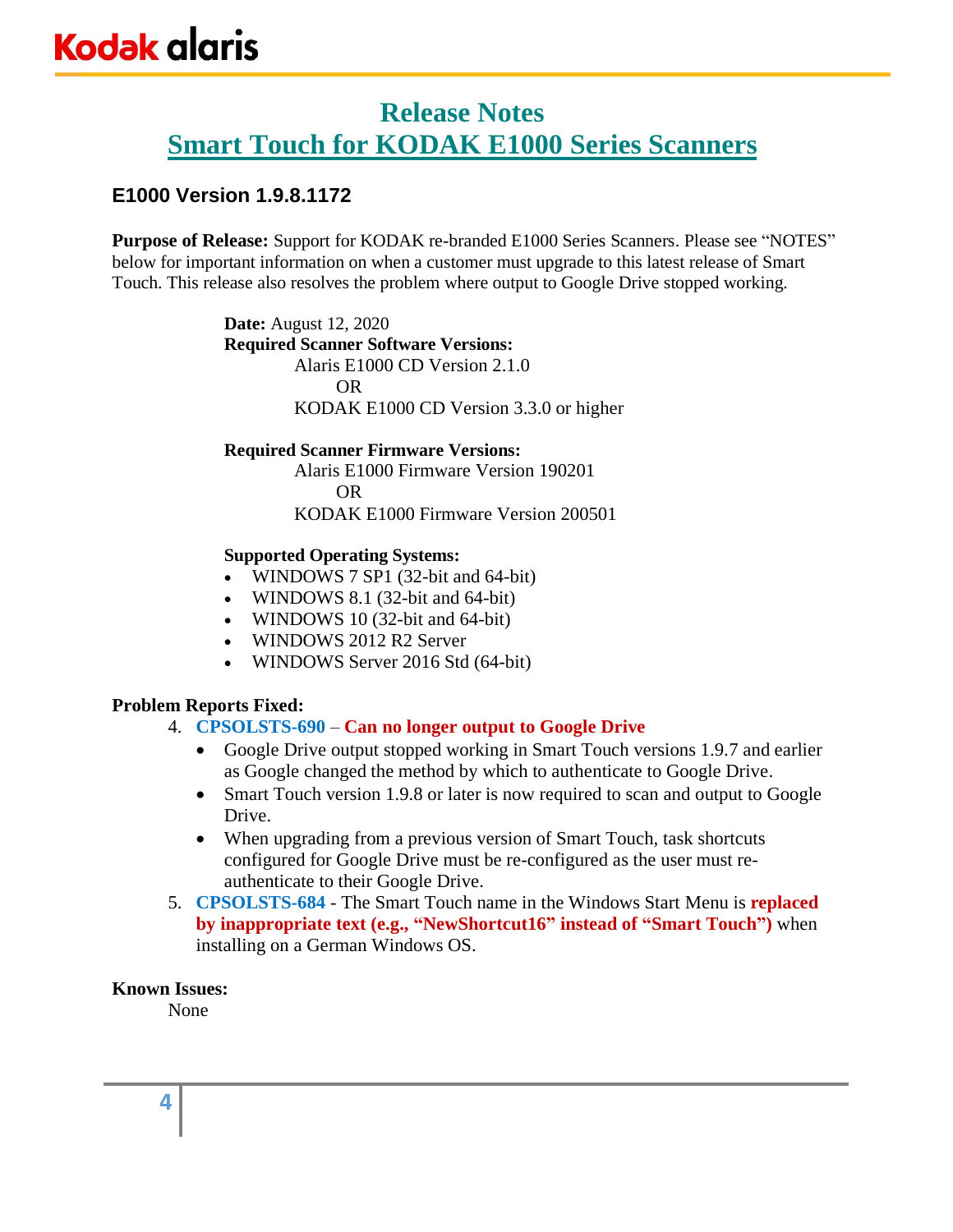#### **NOTES:**

- Version 1.9.8 will support **both** the **Alaris** and **KODAK** E1000 scanners.
- **Existing Alaris E1000 Scanner customers** can stay at their current Smart Touch version if they don't update their driver installation to the KODAK-branded driver.
- If the **KODAK-branded driver is installed** on the PC, then the customer **must upgrade to or install Smart Touch Version 1.9.8**
	- o If an E1025 or E1035 customer updates their Alaris driver installation to KODAK, but does not update their Smart Touch installation to Version 1.9.8, Smart Touch will not go "ready" and the user will see the following on their PC:



o When upgrading to Version 1.9.8 of Smart Touch, the **Smart Touch Export tool** must also be upgraded to the latest update on the web. If not, this error will be displayed



• Smart Touch button configurations (also known as Task Shortcuts) will not change or be impacted after upgrading to Version 1.9.8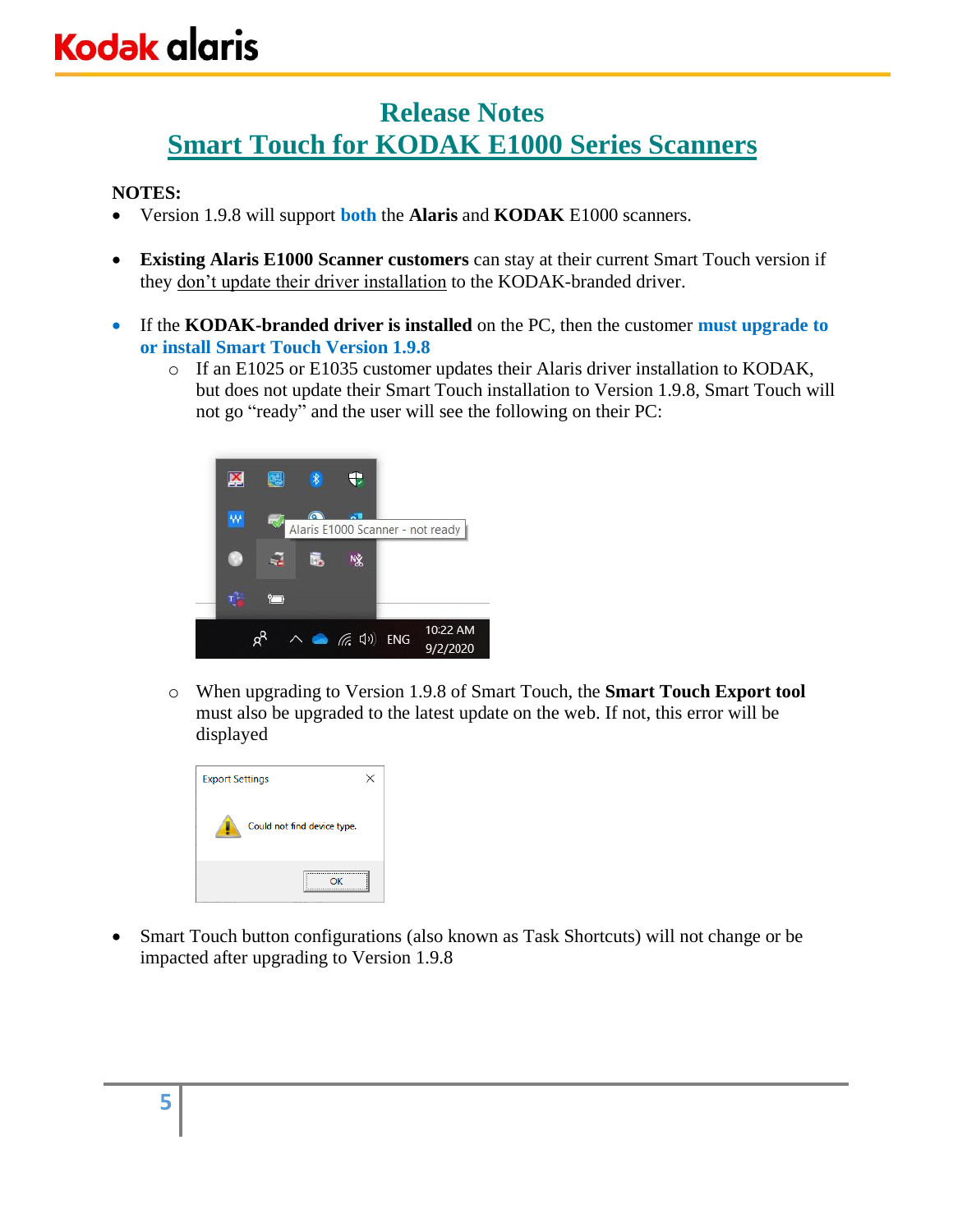# **Kodak alaris**

# **Release Notes Smart Touch for KODAK E1000 Series Scanners**

• After upgrading to Version 1.9.8 of Smart Touch, Smart Touch will be moved from the **Alaris** program group to the **Kodak** program group in the Windows Start Menu:





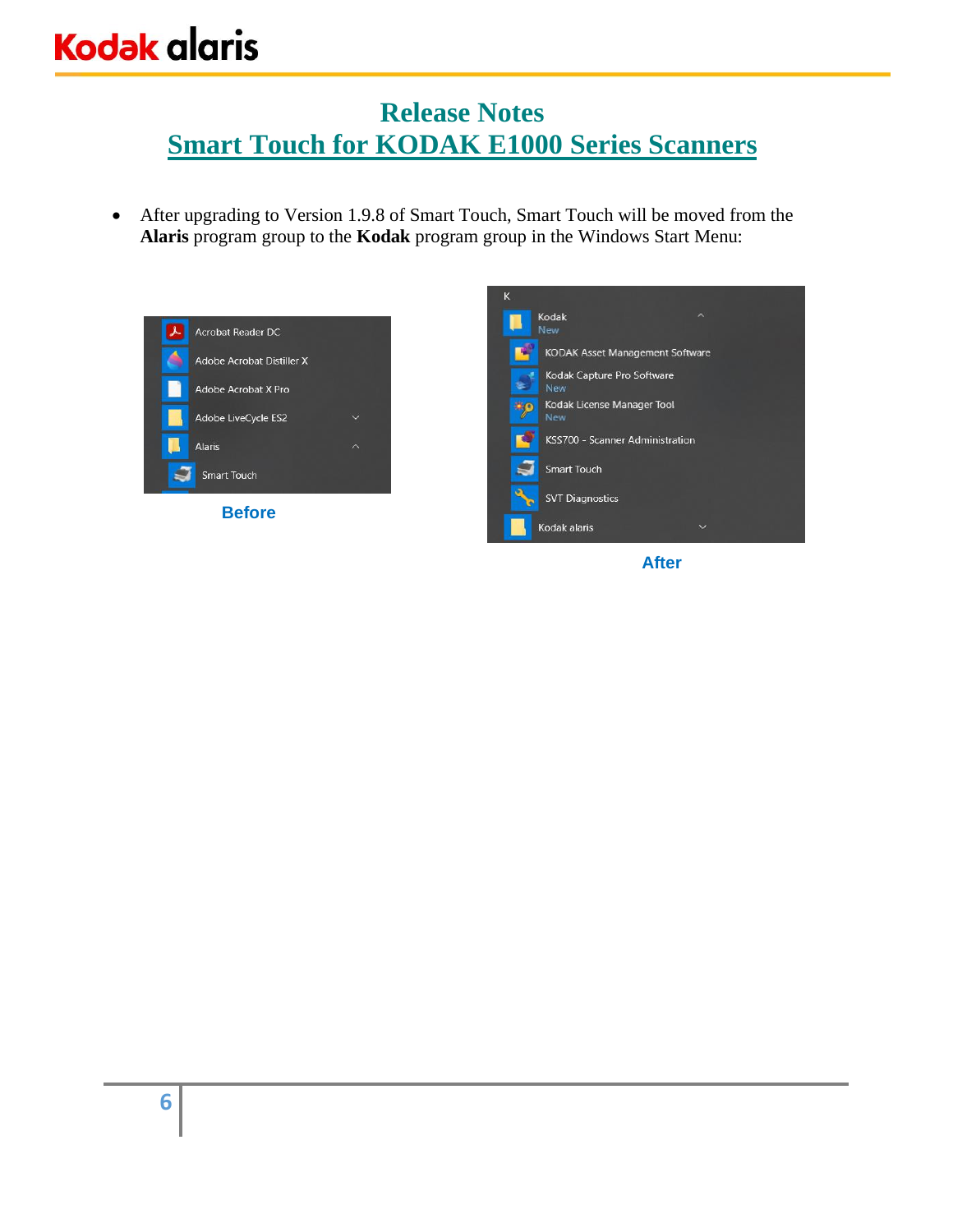## **E1000 Version 1.9.7.1049**

**Purpose of Release:** This is a maintenance release for internet download of the SmartTouch application for the Alaris E1000 (E1025 and E1035) Scanners

> **Date:** April 10, 2019 **Required Scanner Software Versions:** E1000 CD Version 1.8.0 or higher

**Required Scanner Firmware Versions:** E1000 Firmware Version 190201 or higher

#### **Supported Operating Systems:**

- WINDOWS 7 SP1 (32-bit and 64-bit)
- WINDOWS 8.1 (32-bit and 64-bit)
- WINDOWS 10 (32-bit and 64-bit)
- WINDOWS 2012 R2 Server
- WINDOWS Server 2016 Std (64-bit)

#### **Problem Reports Fixed:**

None

#### **Known Issues:**

None

#### **NOTES:**

- **New Installation or Upgrade:** User will be prompted to "Send usage data" or "Do not send usage data". If the user consents during the installation or upgrade of SmartTouch, and the PC has internet access, usage data will be collected via Google Analytics.
- If the SmartTouch Import/Export tool is used to replicate SmartTouch settings across multiple PCs, and the option **All users share the same settings** is chosen, the SmartTouch settings will be stored in the following directory on the PC:

*C:\Users\Public\Documents\Smart Touch\e1000*